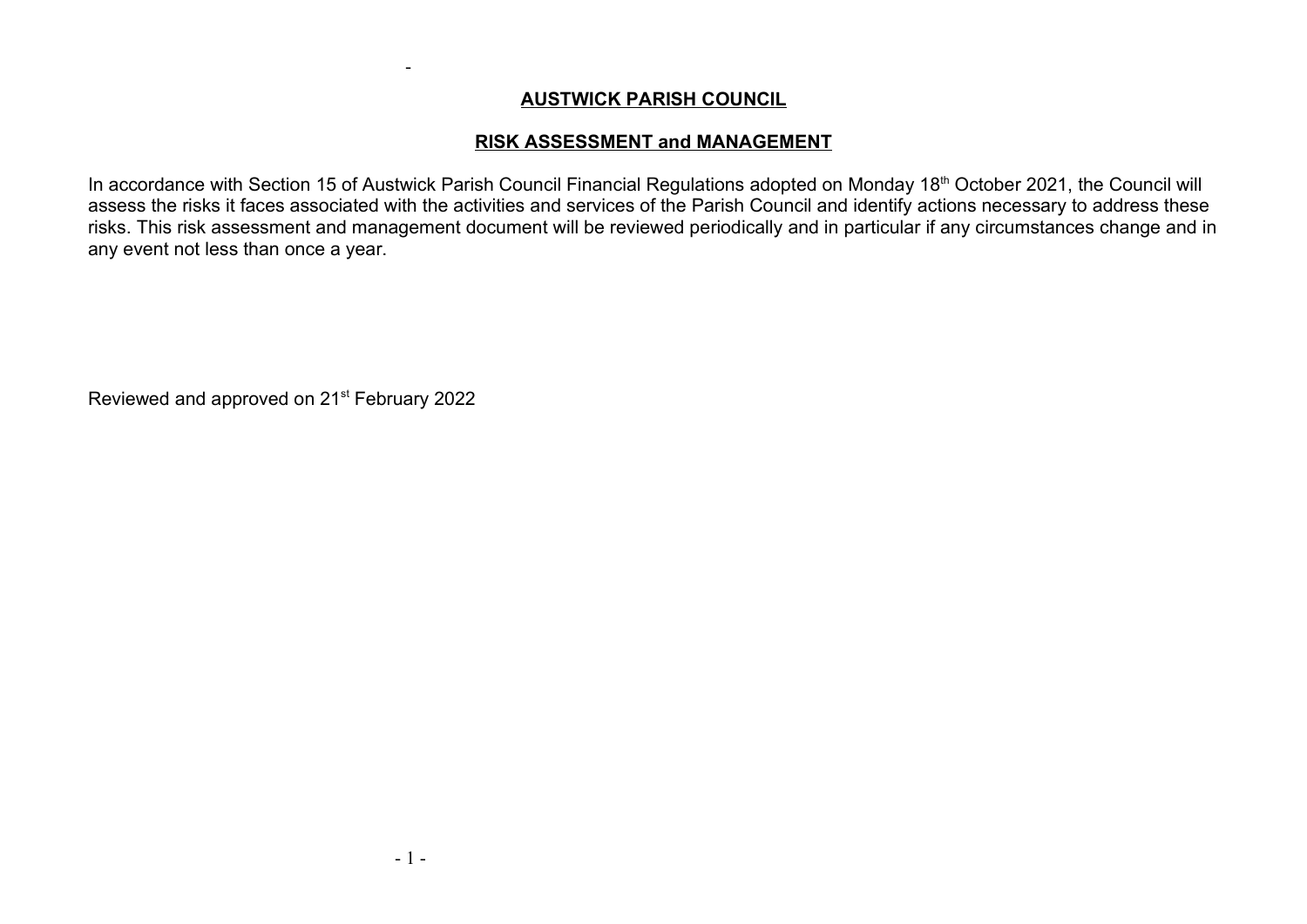| <b>Subject</b>                      | <b>Risks identified</b>                                                                                                                            | <b>Management/Control of Risk</b>                                                                                                                                                                                                                                                     | <b>Review/Revise/Assess</b>  |
|-------------------------------------|----------------------------------------------------------------------------------------------------------------------------------------------------|---------------------------------------------------------------------------------------------------------------------------------------------------------------------------------------------------------------------------------------------------------------------------------------|------------------------------|
| Financial                           | Handling cash                                                                                                                                      | The council does not handle cash                                                                                                                                                                                                                                                      | N/A                          |
|                                     | <b>Exceeding limits for</b><br>payments under LGA1972,<br>S <sub>137</sub>                                                                         | Separate column in cash book which totals automatically                                                                                                                                                                                                                               | Existing procedures adequate |
|                                     | Fraud or embezzlement                                                                                                                              | Precautions taken:-<br>No petty cash held<br>Internal auditor appointed and audit carried out<br>each year<br>Two councillors signatures required on cheques<br>$\bullet$<br>All payments authorised at Parish Council<br>meeting<br><b>Robust Financial Regulations</b><br>$\bullet$ | Existing procedures adequate |
| <b>Bank</b> and<br>banking          | Inadequate checks<br>$\bullet$<br><b>Bank mistakes</b><br>Loss<br>Charges                                                                          | The Council has Financial Regulations which set<br>$\bullet$<br>out the requirements for banking, cheques and<br>reconciliation.<br>Cash flow is monitored by the Clerk to ensure<br>adequate funds to cover outlay are available in<br>the current account.                          | Existing procedures adequate |
| Salaries and<br>associated<br>costs | Over or under<br>$\bullet$<br>payment of Clerk's<br>salary<br>Incorrect deductions<br>of Tax and NI<br>Tax and NI not paid<br>$\bullet$<br>to HMRC | Clerk's salary is approved by the council at Parish<br>$\bullet$<br>Council meeting. PAYE in Real Time is<br>suspended by the Clerk and Self Assessment is<br>the employee's sole responsibility.                                                                                     | Existing procedures adequate |
| <b>VAT</b>                          | Failure to record and/or<br>reclaim VAT                                                                                                            | VAT claims prepared from computer based<br>information with separate VAT column.                                                                                                                                                                                                      | Existing procedures adequate |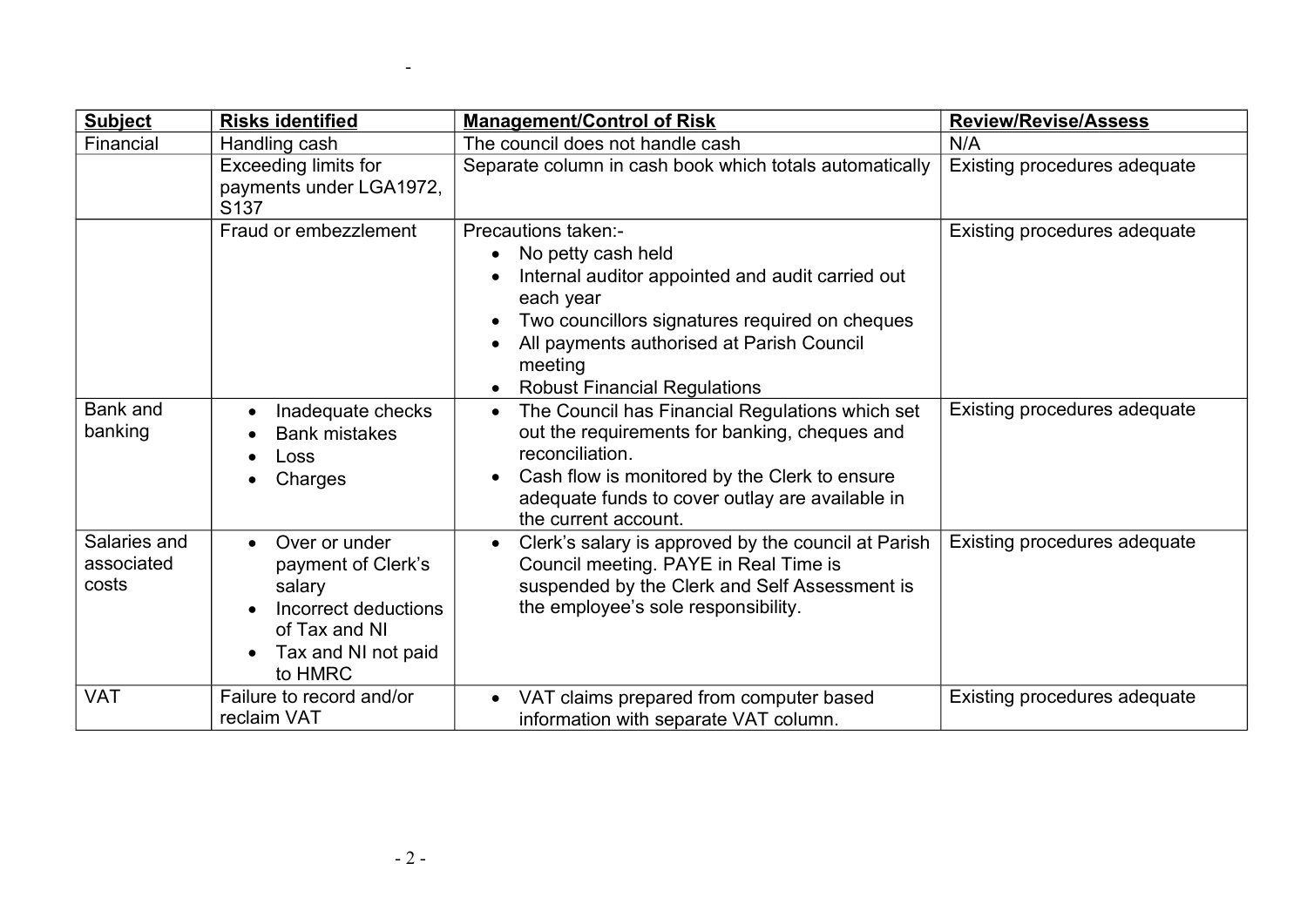| Clerk/RFO                          | Death/illness or absence of<br>Clerk/RFO                          | Files and records labelled and system easy<br>to follow<br>Financial and critical information held in<br>labelled ring binders<br>Electronic back up of computer information<br>taken weekly. | Existing procedures adequate                                                                                           |
|------------------------------------|-------------------------------------------------------------------|-----------------------------------------------------------------------------------------------------------------------------------------------------------------------------------------------|------------------------------------------------------------------------------------------------------------------------|
| Assets                             | Loss or damage risk/damage to<br>third party(ies) property        | • An annual condition survey of assets is<br>undertaken for purposes of insurance and<br>maintenance provision.<br>Annual review of Public Liability insurance                                | Existing procedures adequate                                                                                           |
| Council<br>Records -<br>paper      | Loss through theft/fire/damage                                    | Records are stored at the home of the Clerk<br>including correspondence, minute books,<br>insurance, financial records, maps, asset register<br>etc and are held in archive boxes             | Clerk to sort paper files and retain<br>only essential records                                                         |
| Council<br>Records -<br>electronic | Loss through<br>theft/fire/damage/computer<br>problems            | Records are held on the council's computer.<br>Weekly back-ups are made to an external hard<br>drive.                                                                                         | Back-up to be stored in separate<br>location to computer.                                                              |
| Freedom of<br>Information<br>Act   |                                                                   | The Council has a model publication scheme for<br>Local Councils in place. Clerk is aware of<br>requirements of the Act.                                                                      | Clerk will monitor and report any<br>impact of requests made under<br>Act.                                             |
| Insurance                          | Adequacy<br>$\bullet$<br>Cost<br>Compliance<br>Fidelity guarantee | An annual review is undertaken prior to policy<br>renewal to ensure that insurance is adequate and<br>provides necessary cover.                                                               | Clerk presents review to the Parish<br>Council meetings and approval of<br>policy renewal or new policy is<br>minuted. |
| Policies                           | Accuracy and legality                                             | Policies are reviewed annually<br>$\bullet$<br>Up to date policy information received from<br><b>Yorkshire Local Council Association and</b><br>Society of Local Council Clerks               | Existing procedures adequate                                                                                           |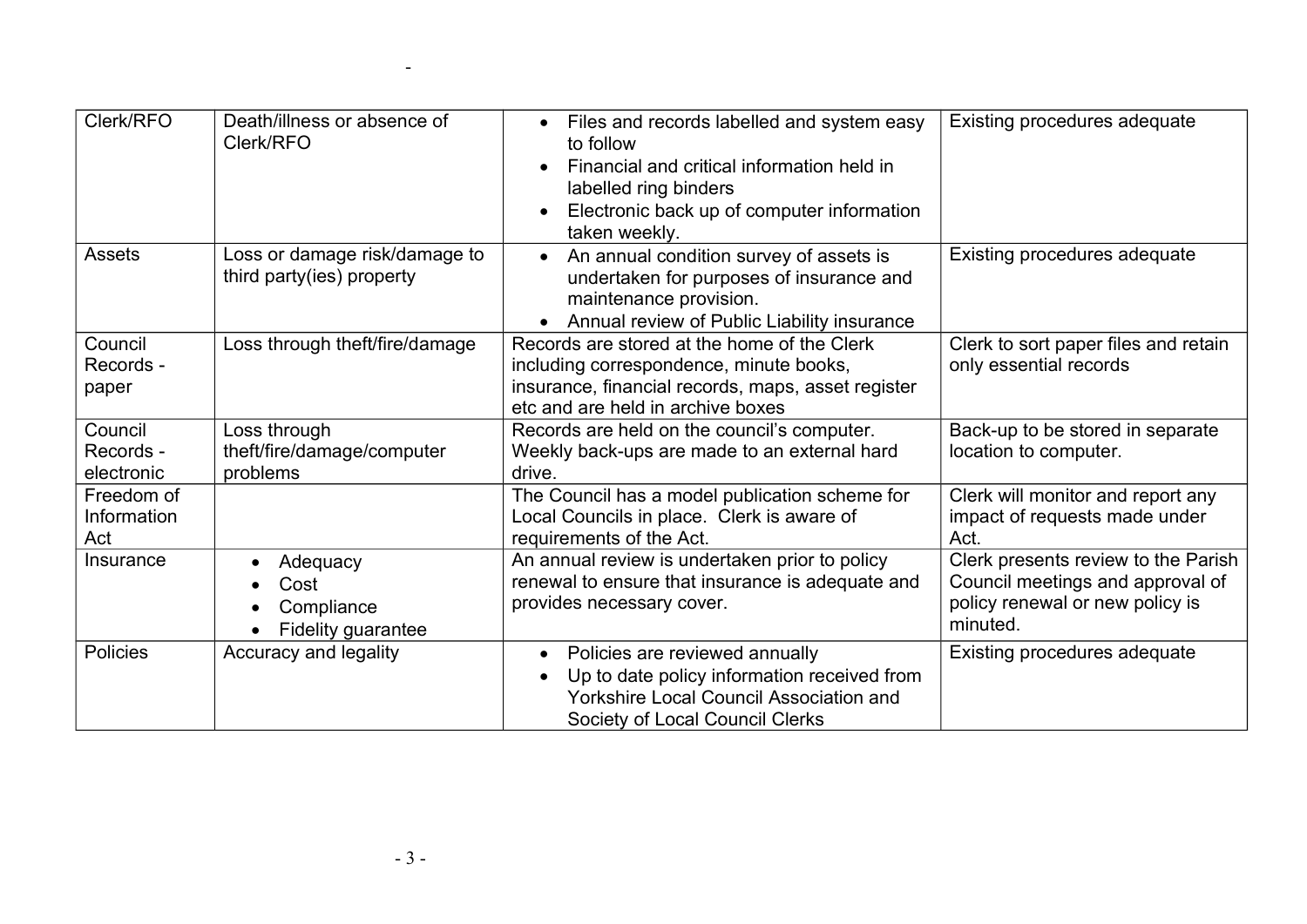| <b>Members Interests</b><br>(Disclosable Pecuniary<br>Interests) | <b>Conflict of Interest</b><br><b>Register of Members</b><br><b>Interests</b>                         | Item 2 of the Agenda of each PC meeting<br>is a disclosure of members' interests.                                                                                                                                                                                                                               | Any interests are minuted. Any<br>updates to Register of Interest are<br>passed to CDC and copy filed. |
|------------------------------------------------------------------|-------------------------------------------------------------------------------------------------------|-----------------------------------------------------------------------------------------------------------------------------------------------------------------------------------------------------------------------------------------------------------------------------------------------------------------|--------------------------------------------------------------------------------------------------------|
| Agenda/Minutes/Notices<br>and statutory documents                | Accuracy and legality                                                                                 | Agenda and minutes are produced<br>by the Clerk and adhere to legal<br>requirements.<br>Minutes are approved and signed at<br>the next Council meeting<br>Agenda and minutes are displayed<br>according to the legal requirements                                                                               | Existing procedures adequate                                                                           |
| Precept                                                          | Adequacy of<br>$\bullet$<br>precept<br>Not submitted to<br>CDC within<br>timescale<br>Not paid by CDC | Parish Council regularly receives<br>$\bullet$<br>budget update information and<br>projects income and expenditure for<br>following year.<br>Approval of precept application is an<br>Agenda item at meeting in<br>November/December.<br>Clerk informs Council of receipt of<br>precept (usually April & Sept). | <b>Parish Council's Financial</b><br>Regulations are applied                                           |
| <b>Financial Records</b>                                         | Inadequate or<br>$\bullet$<br>incorrect records<br>Irregularities<br>$\bullet$                        | Parish Council has Financial Regulations                                                                                                                                                                                                                                                                        | <b>Financial Regulations reviewed</b><br>annually                                                      |
| <b>Best Value</b>                                                | Contract awarded<br>$\bullet$<br>incorrectly                                                          | Parish Council has Financial Regulations                                                                                                                                                                                                                                                                        | Existing procedures adequate                                                                           |
| <b>Internal Audit</b>                                            | Completion within<br>$\bullet$<br>time limits                                                         | Internal auditor is appointed by<br>$\bullet$<br>Parish Council on an annual basis<br>Internal auditor works with<br>$\bullet$<br>Clerk/RFO to obtain satisfactory<br>completion of the Internal Auditor's<br>Report section of the Annual Return.                                                              | Existing procedures adequate                                                                           |